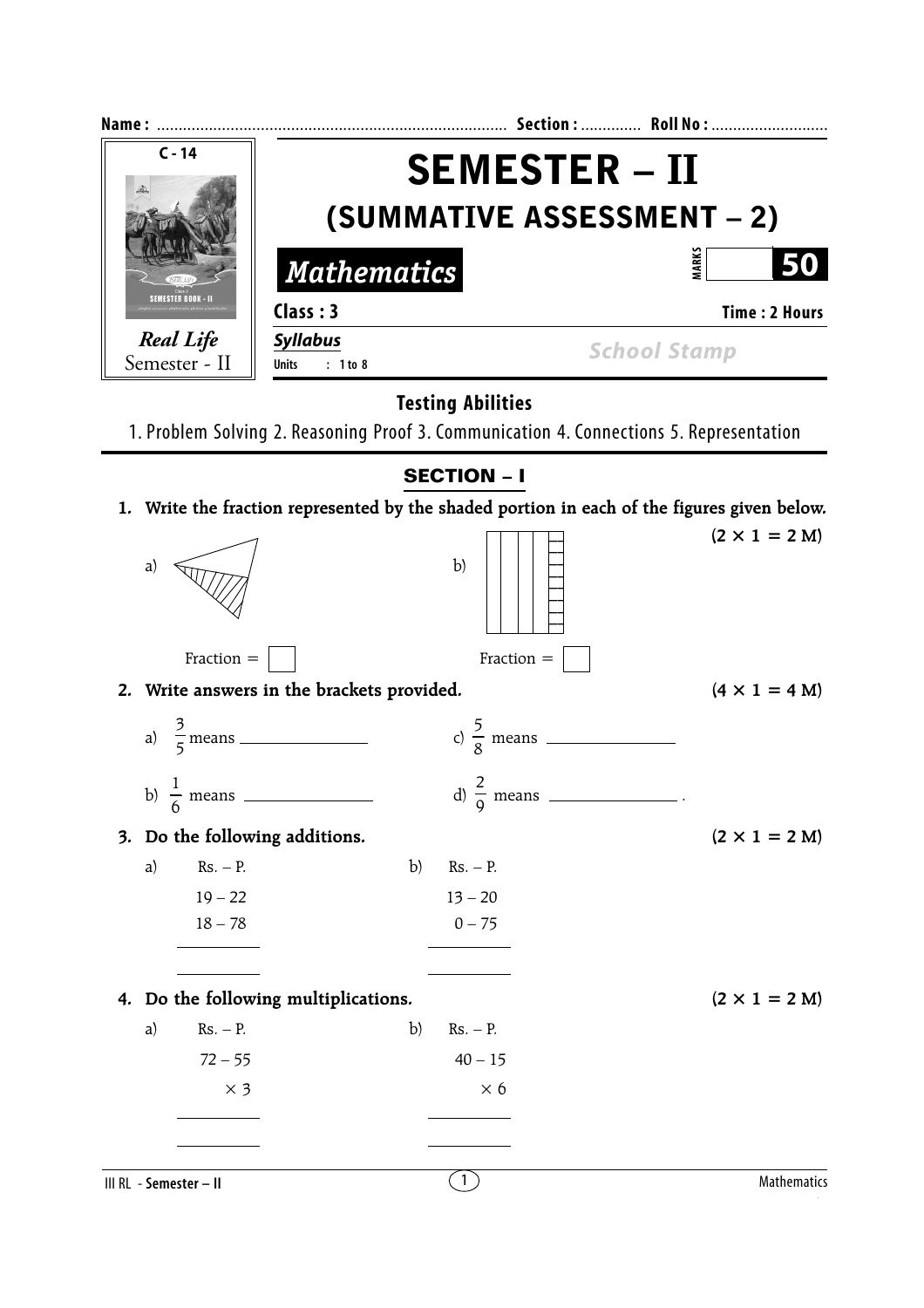## **SECTION – II**



**4.** Shade the portion of each collection as indicated by the given fraction.  $(4 \times \frac{1}{2}) = 2M$ 



## **SECTION – III**

**1. The total mass of two boxes of apples is 25 kg 600 g. If the mass of one of these boxes is 14 kg 750 kg, what is the mass of the other box ? (2 M)**

**Sol.**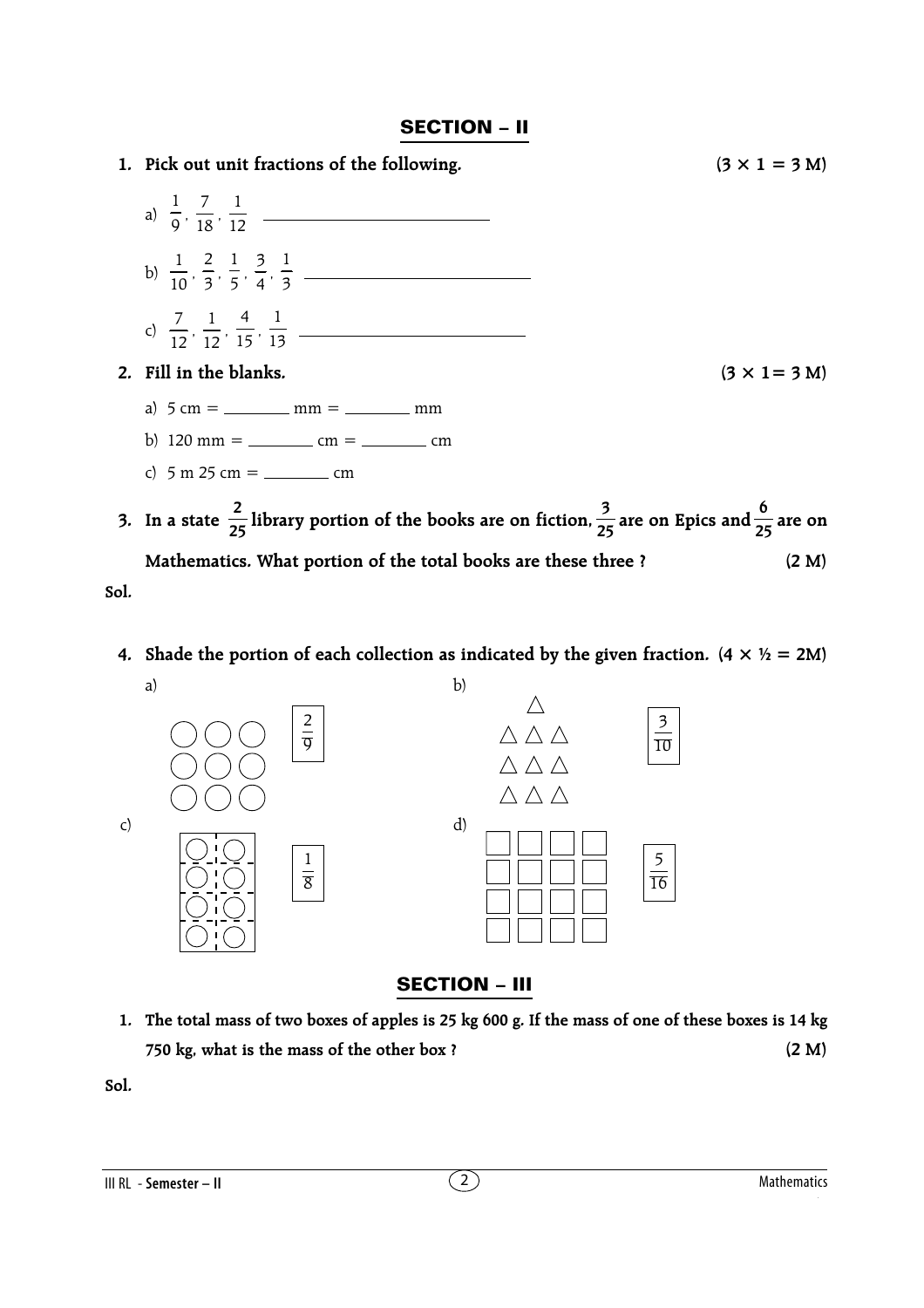**2. A drum contains 80** *l* **of kerosene. If during the day 54** *l* **750 m***l* **of kerosene was sold** away how much kerosene is still left in the drum ?  $(1 \times 2 = 2 M)$ 

**Sol.**